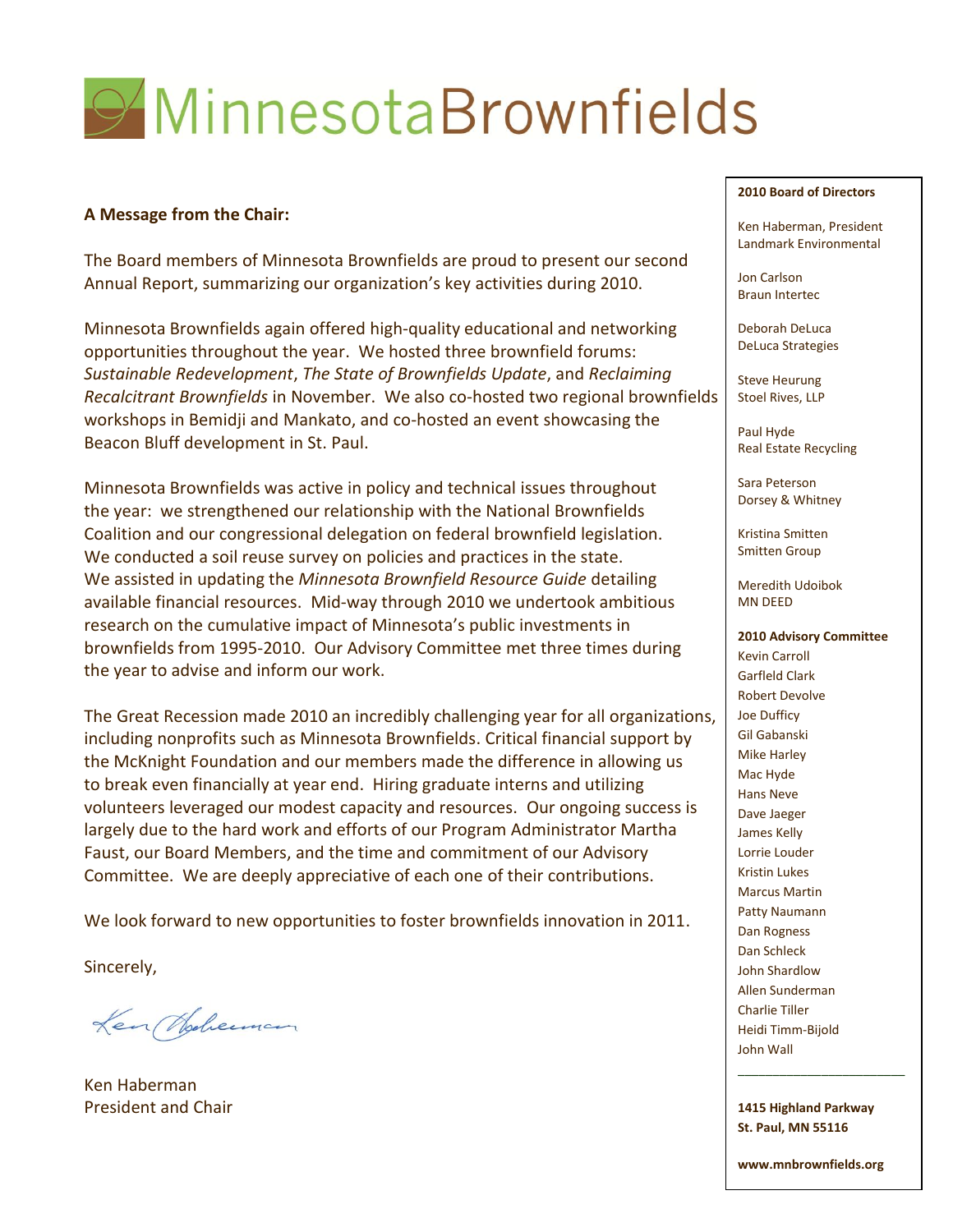# **Minnesota Brownfields at Work 2010 Annual Report**

#### **Brownfield Forum Series**

Minnesota Brownfields presented three educational forums: *Sustainable Redevelopment* in January, our third annual *State of Brownfields Update* in July, and *Reclaiming Recalcitrant Brownfields* in November. With the Midwest Assistance Program (MAP) and the National Association of Local Government Environmental Professionals (NALGEP) we co-hosted regional brownfields workshops in Bemidji and Mankato. With the Economic Development Association of Minnesota (EDAM) we co-hosted a May Third Thursday event showcasing the St. Paul Port Authority's Beacon Bluff redevelopment project on the former 3M campus. Audience feedback indicates the forums are timely, relevant and beneficial and at the same time provide a needed networking venue.

#### **Research and Advocacy**

Minnesota Brownfields conducted research on Soil Reuse and on the Benefits of Brownfield Cleanup and Redevelopment. Both topics were identified by the Advisory Committee and were unlikely to be addressed in another venue or by another organization.

#### *Soil Reuse Policy and Regulatory Reform*

Our **Soil Reuse** work involves advocating for statewide implementation of innovative practices and policies related to reuse of minimally contaminated soil from brownfield sites on other monitored properties. In June, 2010 we surveyed over 200 brownfield practitioners across a range of fields on current state soil reuse practices and policies. This survey built on our past soil research and forums. Survey responses were used to develop a list of recommended policy and regulatory changes that Minnesota Brownfields will advocate for in 2011.

#### *Reenergized Public Message on the Benefits of Redeveloping Brownfields*

In response to the Great Recession and ongoing state budget crisis, we led research quantifying the impact of public investment in brownfield cleanup and redevelopment since 1995. Key programs funding brownfield cleanup and redevelopment in the state have been vulnerable to budget cuts, threatening the region's ability to efficiently and effectively clean up and redevelop a substantial portfolio of available infill sites. Our research aggregated national and state data on the economic, environmental and community impacts of investments in redevelopment since 1995. This research would inform a white paper and summary fact sheets to be released in 2011 as an advocacy tool. At the end of 2010, we formed a legislative partnership with the Economic Development Association of Minnesota (EDAM) to jointly advocate for funding for state brownfield programs.

### **Information Services: E-newsletter, LinkedIn Group and Website**

Our e-newsletter continues to be a popular and unique information source for practitioners across a range of practice areas, now reaching more than 425 readers each month. The newsletter combines the most relevant national brownfield news with local updates, including legislative proposals, funding announcements, regulation and project updates. While our website serves as our main electronic foundation, we are exploring other social media tools to better serve our audience. At our audience's request, we created a Minnesota Brownfields LinkedIn Group to facilitate a more dynamic exchange of information and discussion within the community.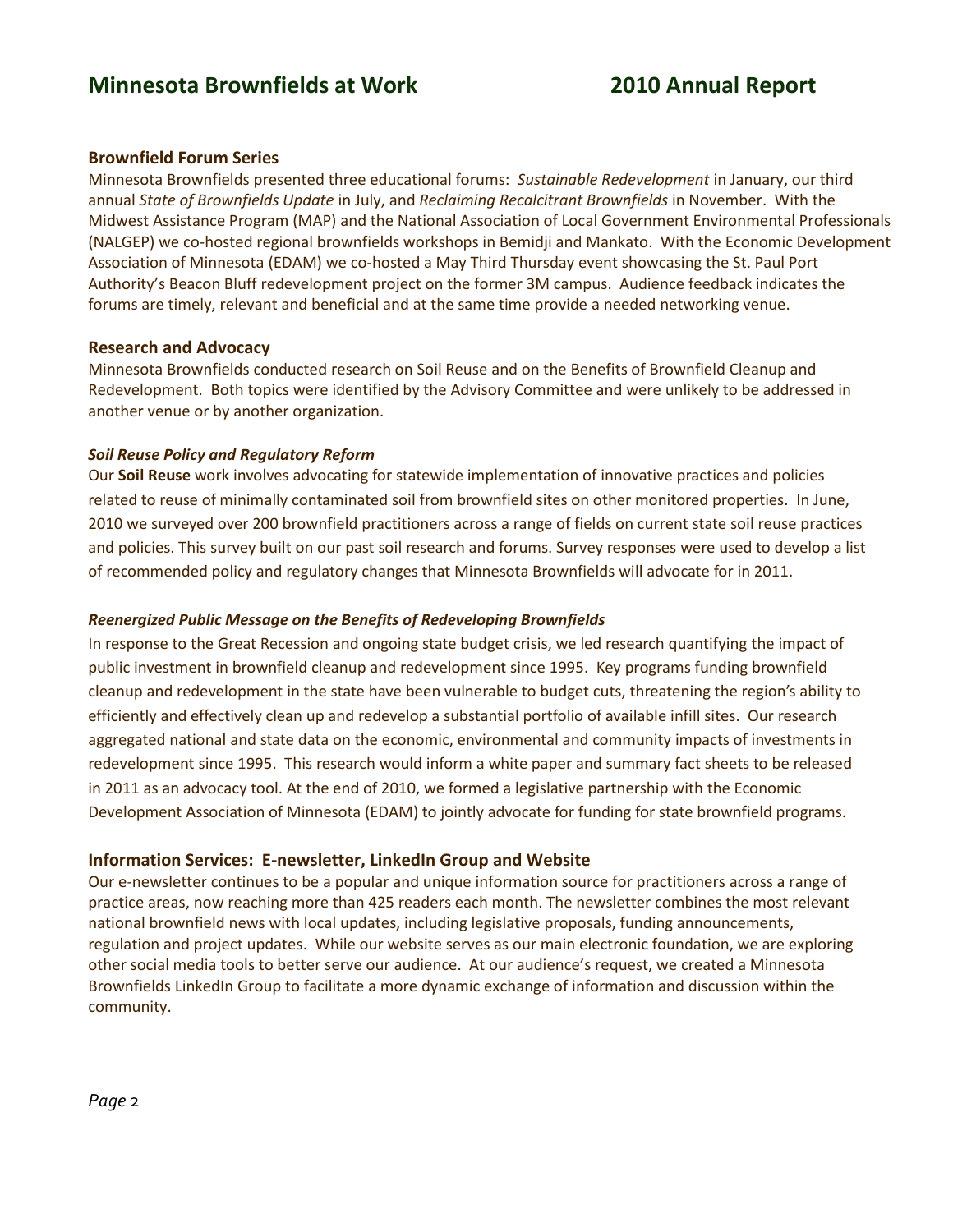# **Minnesota Brownfields at Work 2010 Annual Report**

### **New Relationships and Partnerships**

Our forums and research continue to yield new or strengthened relationships with individuals and organizations focused on brownfields. Following is a partial list of our partners: the U.S. Environmental Protection Agency, Minnesota Pollution Control Agency, Department of Employment and Economic Development, Department of Health, Department of Agriculture, EDAM, the Metropolitan Council, the Regional Council of Mayors (RCM), Twin City Community Land Bank, Strong Towns, the St. Paul Port Authority, Catalyst Community Partners, the Virginia Polytechnic Institute, the University of Wisconsin-Milwaukee, the Sustainable Urban Redevelopment Forum (SURF), the U.S. Green Building Council, the National Brownfields Coalition, and numerous Minnesota cities, counties, private developers, geologists and attorneys. Minnesota Brownfields has also continued to develop relationships with other organizations whose work affects redevelopment success such as the Minnesota Chapter of the Urban Land Institute (ULI), Minnesota Environmental Initiative, the League of Minnesota Cities, Metro Cities, BlueGreen Alliance, the Central Corridor Funders Collaborative, the University of Minnesota-Humphrey School of Public Affairs and the Center for Urban and Regional Affairs (CURA). These relationships will be a resource for future collaboration on specific issues or initiatives.

Minnesota Brownfields has been increasingly invited to participate in ongoing policy development related to redevelopment. Notable examples from 2010 include the 1000 Friends of Minnesota-led *Playbook for the Next Governor,* the McKnight Foundation's Regional Sustainability Indicators, and the RCM/ULI-led process to update a Regional Redevelopment Toolkit.

| <b>Income</b>          | 2007     | 2008     | 2009     | 2010     | 2011      |
|------------------------|----------|----------|----------|----------|-----------|
| Grants                 | \$50,000 | \$0      | \$27,000 | \$12,000 | \$20,000  |
| Sponsorships           | 0        | 3,500    | 5,000    | 5,700    | 10,000    |
| <b>Memberships</b>     | 2,050    | 10,000   | 15,235   | 25,400   | 25,000    |
| Program Revenue        | 465      | 5,200    | 7,160    | 11,900   | 8,000     |
| <b>Total Income</b>    | \$52,515 | \$19,517 | \$54,466 | \$55,100 | \$63,000  |
|                        |          |          |          |          |           |
| <b>Expenses</b>        | 2007     | 2008     | 2009     | 2010     | 2011      |
| Prog. Admin. Contract  | \$0      | \$22,558 | \$35,275 | \$47,100 | \$50,000  |
| Consultants            | 0        | 5,475    | 9,500    | 1,500    | 1,500     |
| Forum Expense          | $\bf{0}$ | 5,664    | 7,317    | 4,700    | 6,000     |
| Communications         | $\bf{0}$ | 615      | 1,977    | 1,800    | 1,500     |
| Misc. Fees & Eqpt.     | 774      | 1,332    | 1,779    | 1,300    | 1,000     |
| <b>Total Expenses</b>  | \$774    | \$35,778 | \$55,848 | \$56,400 | \$60,000  |
| <b>Year End Assets</b> | \$52,071 | \$35,809 | \$34,437 | \$48,100 | \$51,000* |

#### **Minnesota Brownfields Finance History and Budget Projection**

Prepared 12-01-10 by Sara Peterson, Treasurer. Revised on 7-10-11.

\* Projected.

*Page* 3